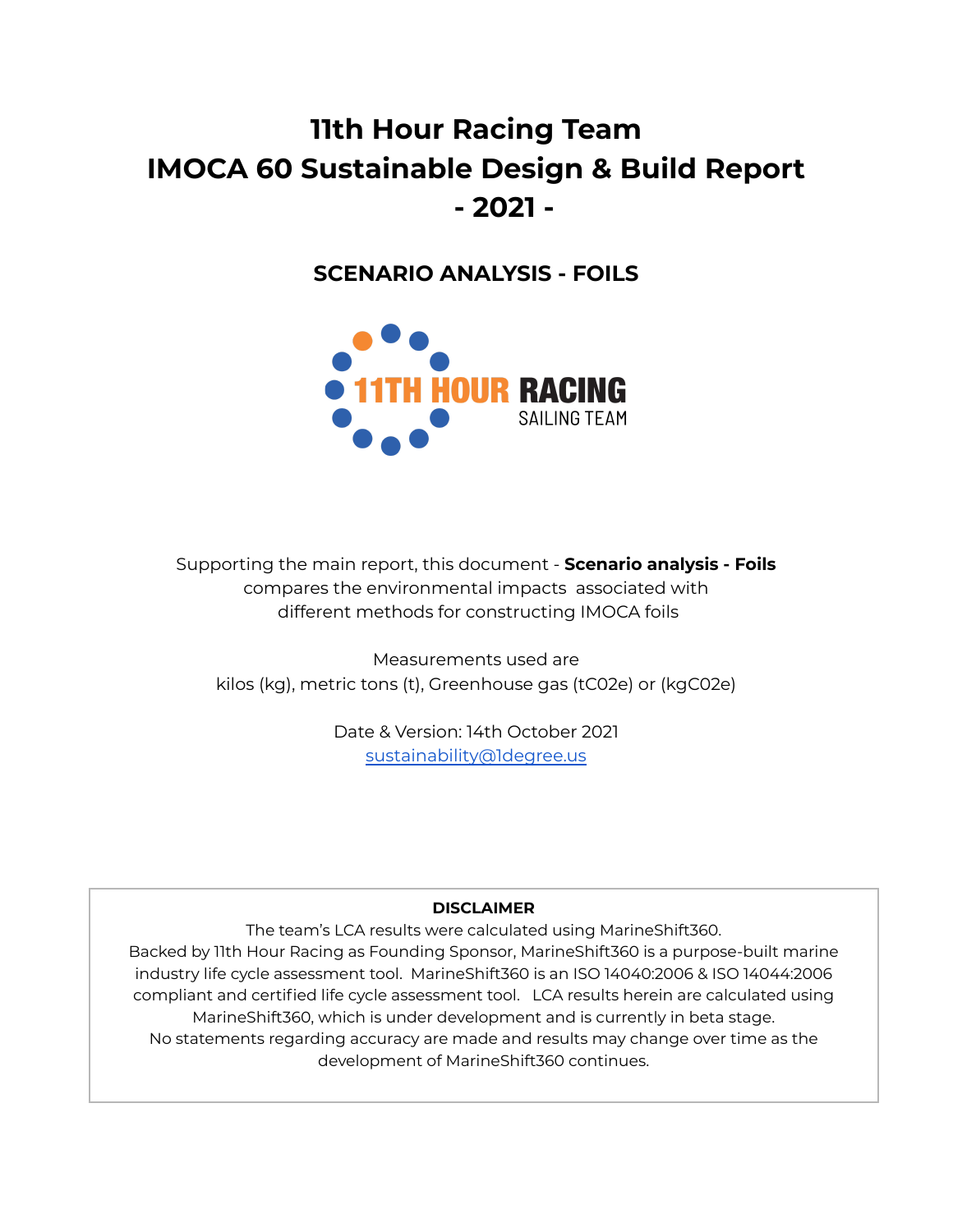## **Context**

Between 2019-2021, 11th Hour Racing team purchased new foils for the development/optimization of IMOCA Ex-Hugo Boss (11-1) as well as a set(2) for the new IMOCA 11-2 launched in 2021.

## **Objective**

To understand the GHG and waste impacts of two different foil construction methods used by two separate suppliers which represent the key methods currently used (2021)

- Without mold
- In mold

#### **Construction methods and scope**

The two construction methods used during the build of foils for 11th Hour racing team are described below.

#### Without mold ('Out of plan')

The very first step of this process consists in the laying up of prepreg on a flat surface the length and width of the foil length shape. The resulting battens are shaped using a water jet cutting method and then assembled/glued vertically over the entire length of the foil. Successive surfacing and machining processes are carried out before applying a peripheral winding.



*Figure: Scope of manufacturing process - Foils built without mold*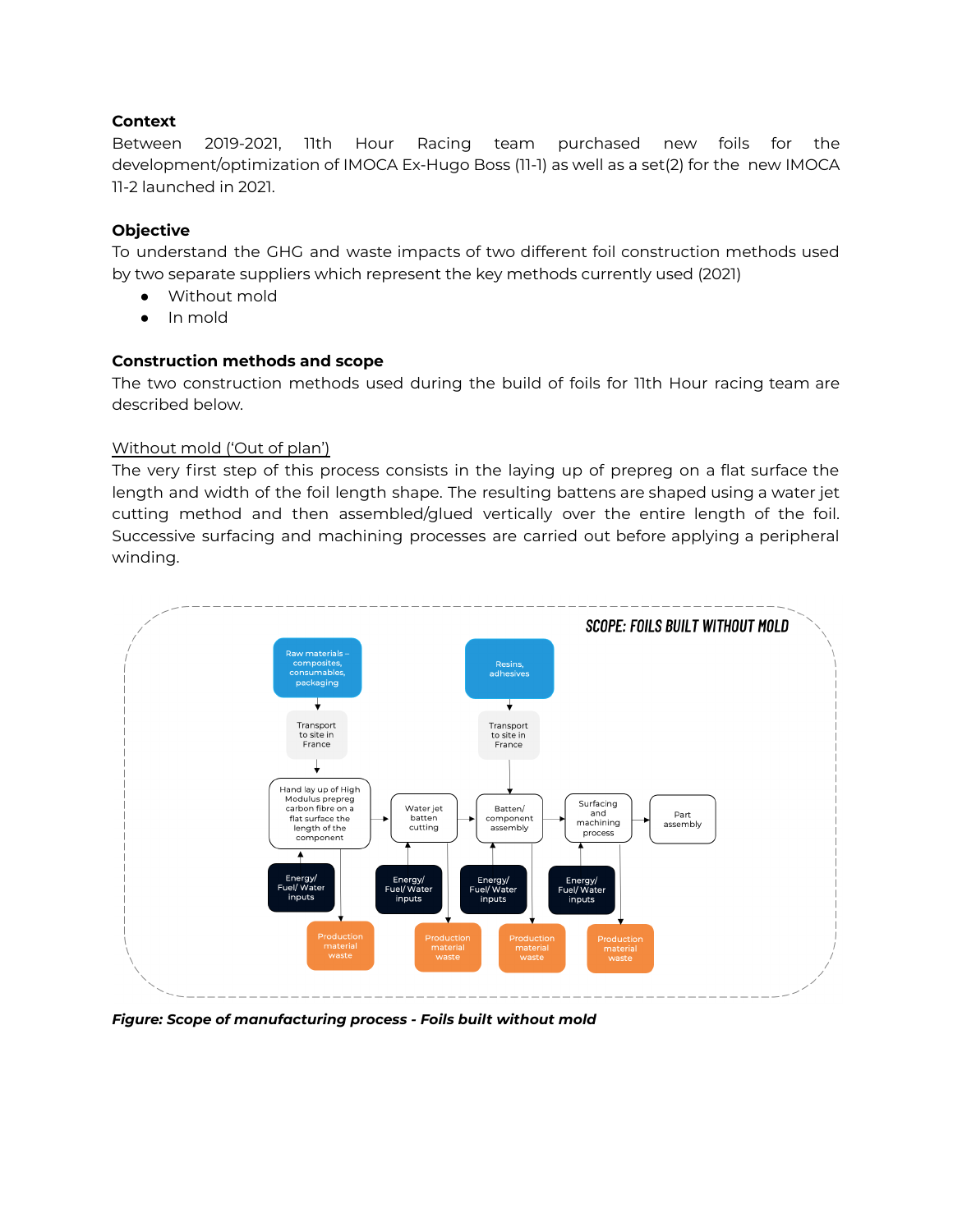#### From mold

Foils can also be built on a mold that replicates the desired camber profile. The layup of prepreg carbon fibre is cured and then machined to the final shape. The inner layers and core are added before the final assembly and cure.



*Figure: Scope of manufacturing process - Foils built from mold*

#### **Study**

Based on detailed input data provided by the respective manufacturers, and using the Marine Shift 360 Beta Life cycle assessment tool the team compiled the following results.

*Figure: Comparing greenhouse gas emissions of of foil construction methods, calculated with MarineShift360 beta software on September 1, 2021*



IM based on 686kg final weight of foil set No freight included

Foil set from moulds



IM based on 600kg final weight of foil set Includes 2 moulds No freight included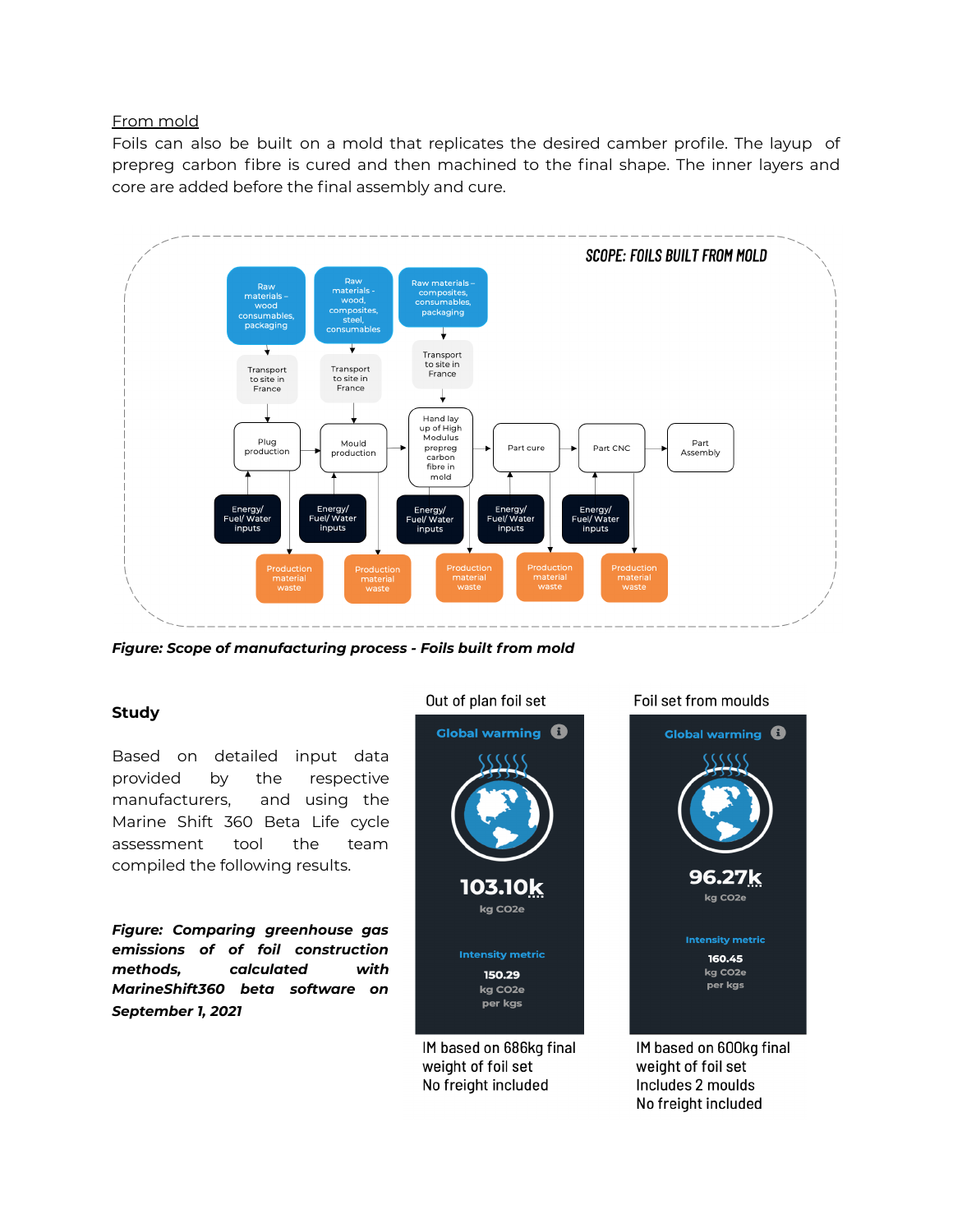# **GHG Results**

#### **Intensity metric**

In order to compare the two different methods, and foils of different weights we assessed the results using an intensity metric ( tC02e/weight = kgC02e per kg).

#### **Adjust for weight results**

Using the 'From mold' as the reference weight and impact, and adjusting the 'Without mold' set for the same weight, we get the following results:

| <b>Foils</b>               | <b>Without mold</b> | <b>From mold</b> |
|----------------------------|---------------------|------------------|
| <b>GHG impact (kgco2e)</b> | 103                 | 96               |
| <b>Intensity metric</b>    | 150.29              | 160.45           |
| <b>Adjusted for weight</b> | 90                  | 96               |

#### *Figure: Comparing the GHG impacts of foil construction methods adjusted for weight, Calculated with MarineShift360 beta software on October 1, 2021*

The table above shows that once you adjust the impact to take into account the different weights of the final components, that the two processes return a very similar GHG impact per kg weight of the final component (within 6% of each other). This means that the upfront impact of additional materials used in the molds scenario just about offsets the material and energy intensive layup stage of the scenario without molds.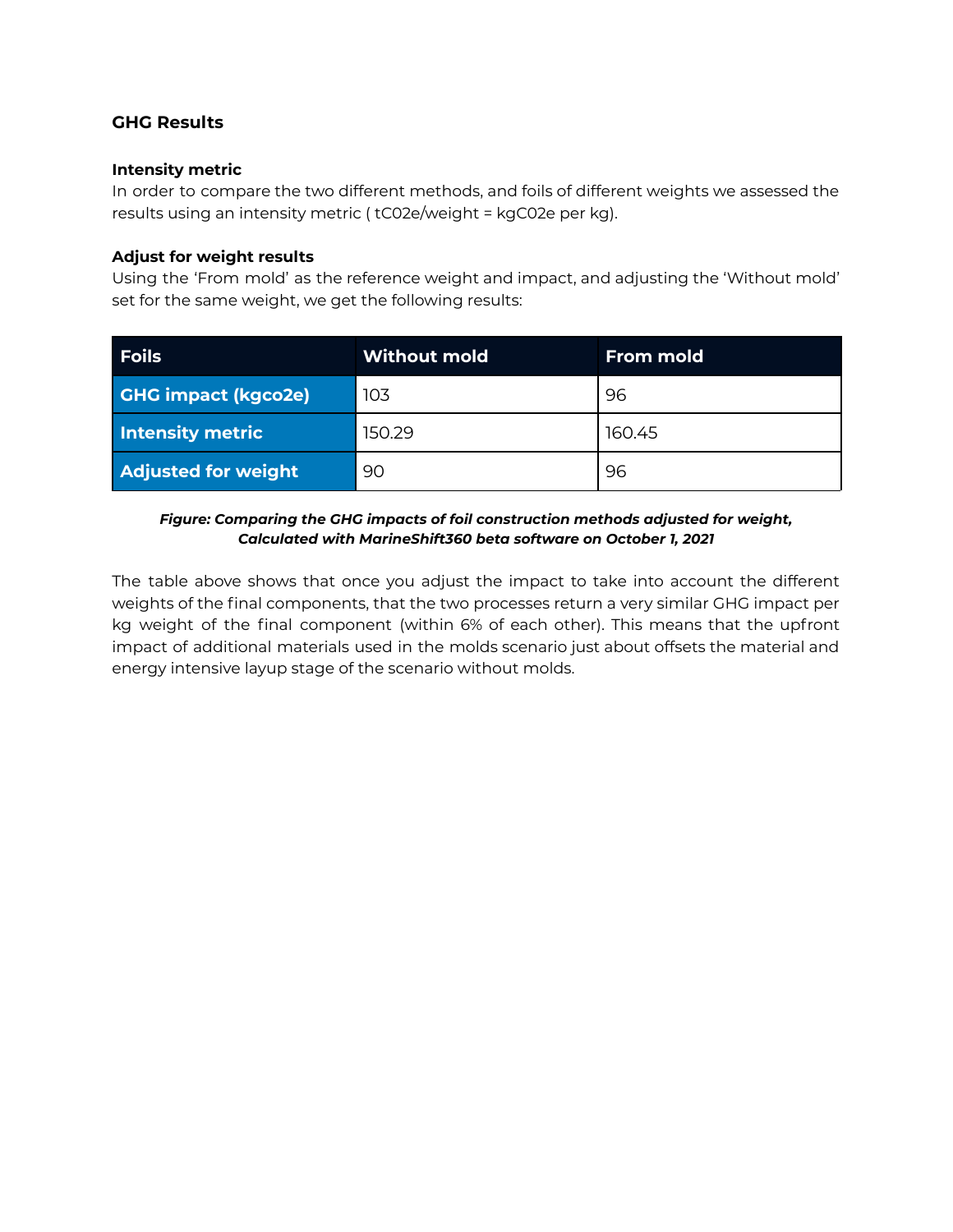# **Waste results and discussion**

Version 1: With molds

| <b>Waste source</b>      | <b>Material</b>    | <b>Weight (kgs)</b> | <b>Destination</b>    |
|--------------------------|--------------------|---------------------|-----------------------|
| Moulds                   | Carbon fibre cloth | 800                 | Recycling (pyrolysis) |
| Plugs and Moulds         | Timber             | 350                 | Reuse                 |
| Moulds                   | E-Glass Fibre      | 136.2               | Waste to energy*      |
| Moulds                   | Resin              | 1300                | Recycling (pyrolysis) |
| Moulds                   | Consumables        | 343.1               | Waste to energy*      |
| Foil production<br>waste | Carbon fibre cloth | 123                 | Recycling (pyrolysis) |
| Foil production<br>waste | Resin              | 75                  | Waste to energy       |
| Foil production<br>waste | Foam               | 4                   | Waste to energy       |
| Foil production<br>waste | Paint              | 10                  | Waste to energy       |
| Foil production<br>waste | Consumables        | 501.5               | Waste to energy       |
| <b>Total</b>             |                    | 524% waste          |                       |

\*Information not provided, assumed waste to energy

#### Version 2: Without molds

| <b>Waste source</b> | <b>Material</b>    | <b>Weight (kgs)</b> | <b>Destination</b>     |
|---------------------|--------------------|---------------------|------------------------|
| Foils               | Carbon fibre cloth | 1113                | Recycling (solvolysis) |
| Foils               | Resin              | 390                 | Waste to energy        |
| Foils               | Consumables        | 1038                | Waste to energy        |
| Foils               | Paint              | 10                  | Waste to energy        |
| <b>Total</b>        |                    | 2550.5              | 371% waste             |

When we adjust the waste production to allow for the weight of the final part using the 'From mold' as the reference weight, we get the following results.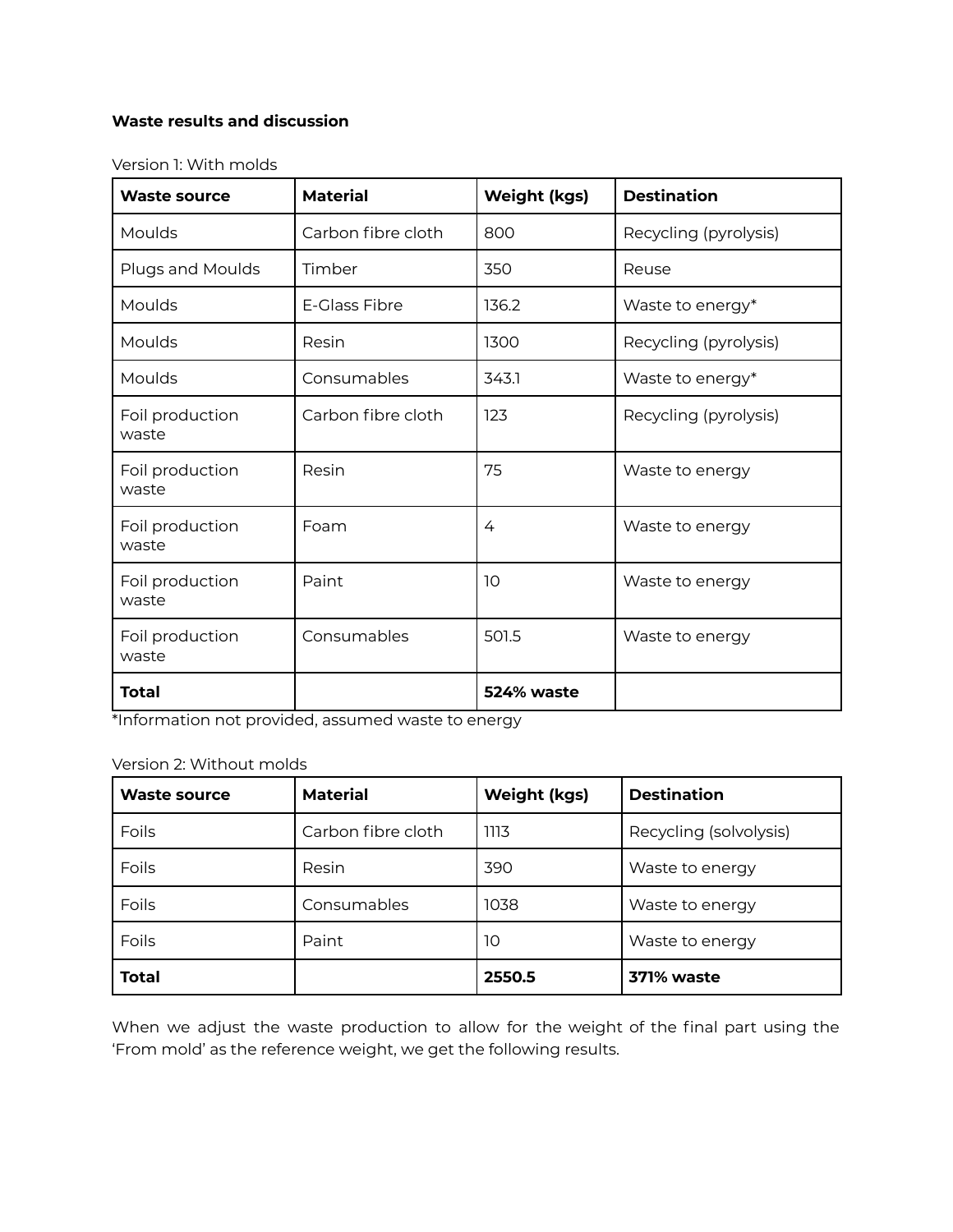| <b>Foils</b>                                                          | <b>Without mold</b> | <b>From mold</b> |
|-----------------------------------------------------------------------|---------------------|------------------|
| <b>Waste production (kg)</b>                                          | 2550.5              | 3144.8           |
| <b>Final component weight (kg)</b>                                    | 686                 | 600              |
| <b>Intensity metric (kgs of waste)</b><br>per kg of final part built) | 3.71                | 5.24             |
| <b>Adjusted for weight (kg)</b>                                       | 2226.0              | 3144.8           |
| <b>Waste percentage</b>                                               | 371%                | 524%             |

#### *Figure: Comparing waste impacts of foil construction methods, adjusted for weight*

When we review the tables above, scaling and adjusting for the weight of the final component, we observe that the process without molds produces 371% wastage, while the process with molds produces 524% wastage (2.2 tonnes compared with 3.1 tonnes).

Note that there is certainly a small margin of error here resulting from:

- The foils being built and data provided from two different suppliers
- The final component parts being different weights and designs

A future recommendation would be to compare two identical sets of foils using the two different methods, if possible, to allow for a more accurate study.

## **Conclusions**

Comparing both foils methods we note that using both waste and GHG emissions environmental indicators, the larger impacts are associated with foils made in molds.

| Set of foils (600 kilos)   | Without mold | From mold |
|----------------------------|--------------|-----------|
| <b>GHG impact (kgco2e)</b> | 90           | 96        |
| <b>Percentage waste</b>    | 371%         | 524%      |

*Figure: Comparing GHG & waste impacts of foil construction methods adjusted for weight, Calculated with MarineShift360 beta software on October 1, 2021*